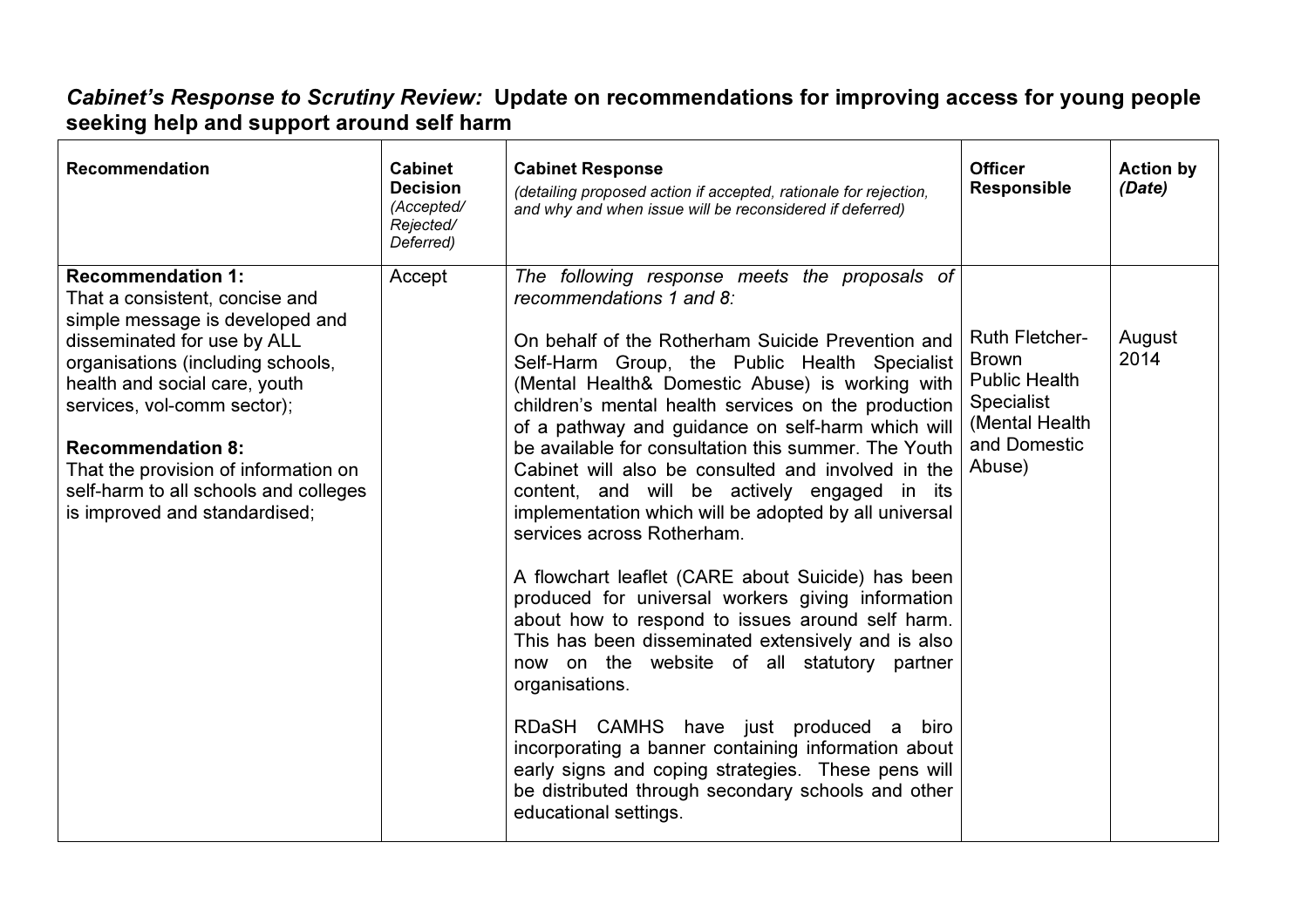| <b>Recommendation 2:</b><br>That agencies work together to<br>develop clear, consistent referral<br>routes that are shared with ALL<br>relevant organisations;                     | Accept | This will be achieved through the development of the<br>self-harm pathway and guidance which will be<br>adopted by all universal services. The guidance will<br>be reviewed and adapted as necessary. The<br>guidelines will be adopted by the Rotherham Suicide<br>Prevention and Self-Harm Group and the RLSCB.<br>In early April a Suicide Prevention Conference<br>organised by Rotherham Public Health addressed a<br>wide audience from across a broad spectrum of<br>services involved in supporting young people.<br>- It<br>presented both the national and local picture as well<br>as offering information and resources to staff. One<br>comment from the day was "The whole day was an<br>excellent awareness raising experience and was<br>very informative". The Care about Suicide leaflet<br>was also available to all participants at the event.                                                                                                |                                                                                                 |                  |
|------------------------------------------------------------------------------------------------------------------------------------------------------------------------------------|--------|-------------------------------------------------------------------------------------------------------------------------------------------------------------------------------------------------------------------------------------------------------------------------------------------------------------------------------------------------------------------------------------------------------------------------------------------------------------------------------------------------------------------------------------------------------------------------------------------------------------------------------------------------------------------------------------------------------------------------------------------------------------------------------------------------------------------------------------------------------------------------------------------------------------------------------------------------------------------|-------------------------------------------------------------------------------------------------|------------------|
| <b>Recommendation 3:</b><br>In line with recommendations 1 and<br>2, ensure that resources/training/<br>support are available for schools,<br>colleges, parents, young people etc; | Accept | The Education Safeguarding Forum for Designated<br>Members of Staff for Child Protection, Chaired by the<br>RLSCB Learning & Development Co-ordinator, is<br>now being explored as a vehicle for sharing of<br>information, good practice and training around self<br>harm and suicide prevention. The Forum, which<br>meets three times a year with staff from Primary and<br>Secondary Schools, Early Years Settings and<br>Further Education Colleges, will offer the chance for<br>staff to further develop their skills and experience<br>around this particular issue.<br>The Integrated Youth Support Service (IYSS) held its<br>annual Conference in February with young people's<br>health as its agenda. The 'Make Every Contact<br>Count' approach was presented to the 195 delegates<br>around emotional wellbeing, helping to raise the<br>skills and knowledge of staff to be able to address<br>the needs of young people in a variety of settings | <b>Chris</b><br>Brodhurst-<br><b>Brown</b><br>Head of<br>Integrated<br>Youth Support<br>Service | December<br>2014 |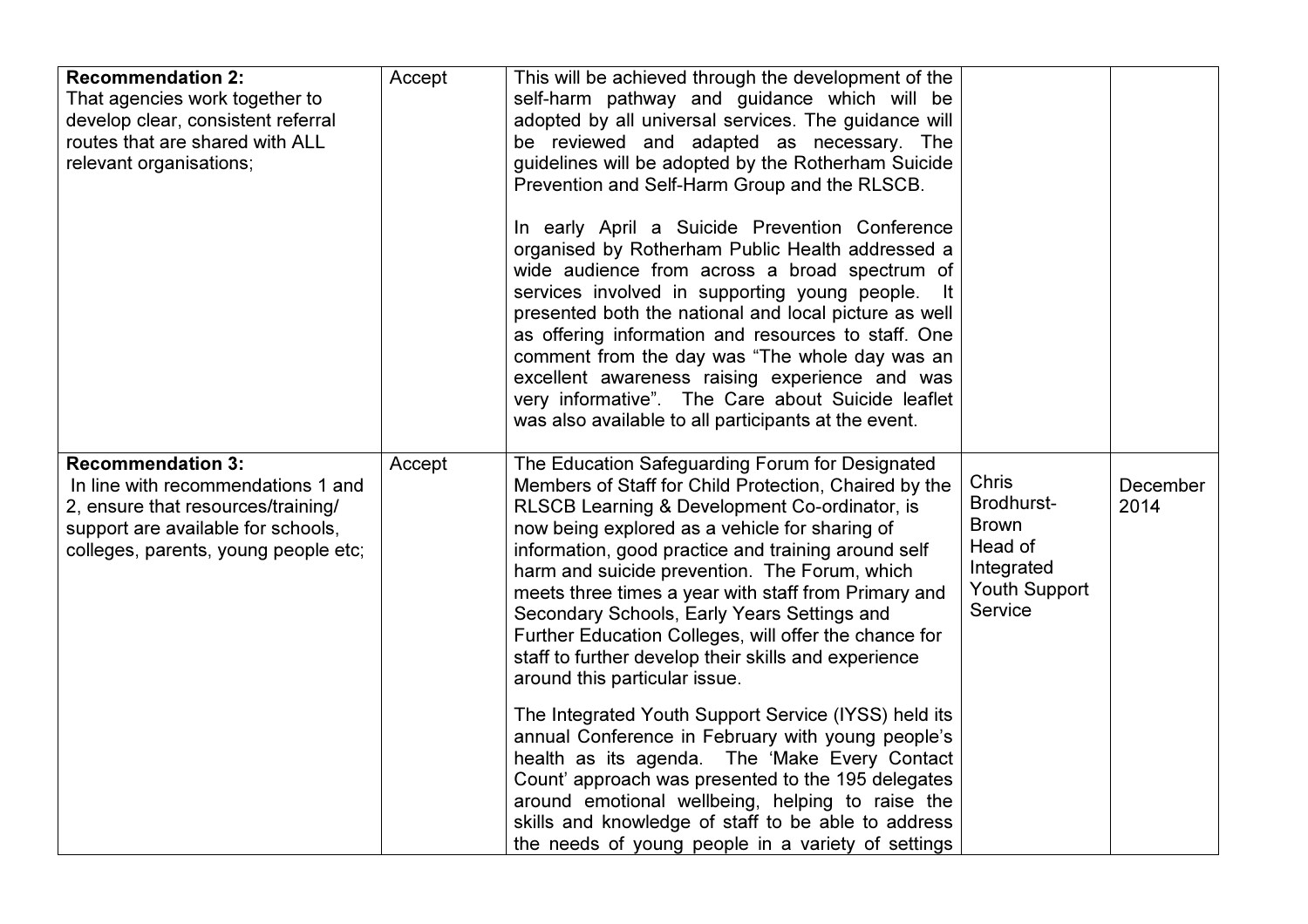|                                                                                                                                                                        |        | including drop-ins, one-to-ones and group work<br>activities.<br>The Emotional Wellbeing & Mental Health Strategy<br>for Children & Young People 2014-19 has identified<br>the need to address training and development needs<br>of tier 1/universal workers in relation to mental health<br>issues amongst young people. Training needs of<br>universal workers in relation to suicide and self-harm<br>also an action of the Rotherham Suicide<br>IS<br>Prevention and Self-Harm Group. | <b>Paul Theaker</b><br>Commissioning,<br>Policy &<br>Performance<br>Unit                                               |                   |
|------------------------------------------------------------------------------------------------------------------------------------------------------------------------|--------|-------------------------------------------------------------------------------------------------------------------------------------------------------------------------------------------------------------------------------------------------------------------------------------------------------------------------------------------------------------------------------------------------------------------------------------------------------------------------------------------|------------------------------------------------------------------------------------------------------------------------|-------------------|
| <b>Recommendation 4:</b><br>That young people are involved in<br>developing user-friendly<br>information/media messages<br>(including new technology/social<br>media); | Accept | IYSS is currently in the process of developing a<br>website to promote its 'Young People's Offer'. At all<br>stages of the website development young people<br>have been involved in directing the content of the<br>material. Within the health element, and particularly<br>around the mental health section, young people have<br>offered their own messages around stress and<br>depression, as well as suggesting the types of<br>information they find useful as a self help tool.  | <b>Chris</b><br>Brodhurst-<br><b>Brown</b><br>Head of<br>Integrated<br><b>Youth Support</b><br>Service                 | September<br>2014 |
|                                                                                                                                                                        |        | The Youth Cabinet will be involved in<br>the<br>development of the self-harm guidelines and<br>developing user friendly messages as a result of this.<br>The Public Health Specialist (Mental Health &<br>Domestic Abuse) is going to be working with a group<br>of young people and Communications and Marketing<br>(RMBC) to look at information messages on exam<br>stress It is anticipated that there will be other future<br>opportunities with different groups.                   | <b>Ruth Fletcher-</b><br><b>Brown</b><br><b>Public Health</b><br>Specialist<br>(Mental Health<br>and Domestic<br>Abuse |                   |
|                                                                                                                                                                        |        | Public health messages for young people in relation<br>to suicide and self-harm is an action within the<br>Rotherham Suicide and Self Harm Group.                                                                                                                                                                                                                                                                                                                                         |                                                                                                                        |                   |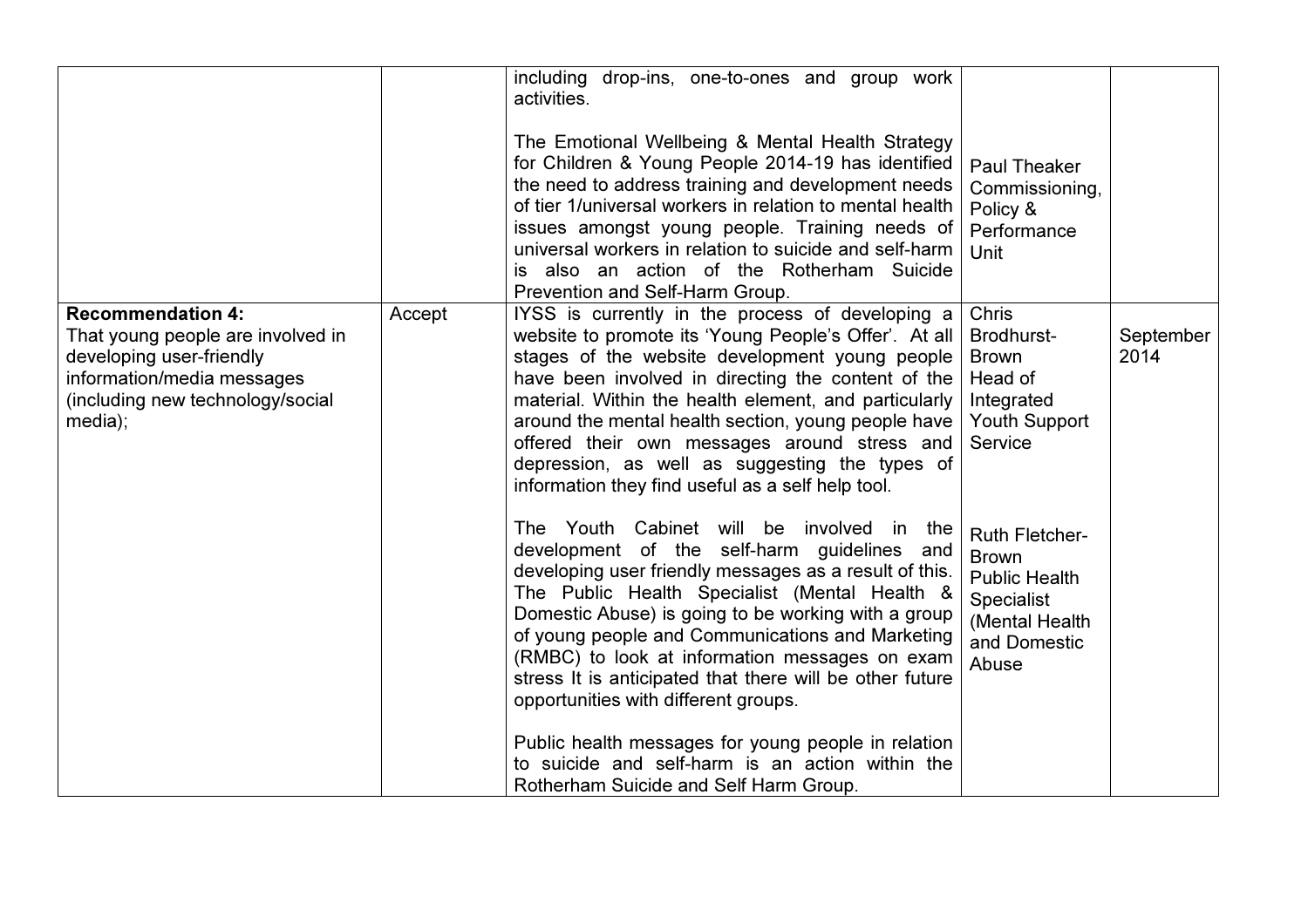| <b>Recommendation 5:</b><br>That young people are involved in<br>service design e.g. commissioning of<br>school nurses:<br><b>Recommendation 10:</b><br>Examine ways in which student<br>access to school nurses can be<br>improved;                                                                                                      | Accept | The following response meets the proposals of<br>recommendations 5 and 10:<br>The Youth Cabinet have been consulted on the<br>C&YP's Commissioning Strategy and have been<br>asked how they would like to be involved in any<br>existing and future commissioning activity.<br>Their<br>responses will be incorporated into forthcoming<br>actions including the provision of appropriate and<br>timely service delivery.                                                                                                                                                                                                                                                                                                                                                                   | Paul Theaker<br>Commissioning,<br>Policy &<br>Performance<br><b>Unit</b>                        |         |
|-------------------------------------------------------------------------------------------------------------------------------------------------------------------------------------------------------------------------------------------------------------------------------------------------------------------------------------------|--------|---------------------------------------------------------------------------------------------------------------------------------------------------------------------------------------------------------------------------------------------------------------------------------------------------------------------------------------------------------------------------------------------------------------------------------------------------------------------------------------------------------------------------------------------------------------------------------------------------------------------------------------------------------------------------------------------------------------------------------------------------------------------------------------------|-------------------------------------------------------------------------------------------------|---------|
|                                                                                                                                                                                                                                                                                                                                           |        | Earlier this year, the Youth Cabinet were consulted<br>as part of the final consultations of the School<br>Nursing Specification and further opportunities will<br>be available as part of the ongoing review of this<br>School Nursing<br>Within<br>the<br>Service<br>work.<br>specification and contract from the1st July 2014, the<br>service will be required to promote their work and<br>contact details to schools and young people. It must<br>be noted that while elements of the school nursing<br>service provision are universal, much of the activity<br>and interventions are targeted to those with identified<br>health needs. School nursing services however, can<br>and will, both support and signpost young people to<br>the most appropriate service where necessary. | Anna Clack<br><b>Public Health</b><br><b>Specialist</b><br>(Starting and<br>Developing<br>Well) | 2015/16 |
| <b>Recommendation 6:</b><br>That advice to young people on self-<br>harm is available through drop-ins,<br>one-to-one sessions as well as web-<br>based materials;<br><b>Recommendation 7:</b><br>That consideration is given to ways<br>in which the service can 'fit' around<br>the young person and that<br>appropriate 'out-of-hours' | Accept | The following response meets the proposals of<br>recommendations 6 and 7:<br>The Emotional Wellbeing & Mental Health Strategy<br>for Children & Young People 2014-19 has identified<br>the need to:<br>investigate options for provision of web-based<br>support for parents & young people<br>investigate provision for e-platforms (e-clinic),<br>email and text based support                                                                                                                                                                                                                                                                                                                                                                                                            | <b>Paul Theaker</b><br>Commissioning,<br>Policy &<br>Performance<br>Unit                        | 2014-19 |